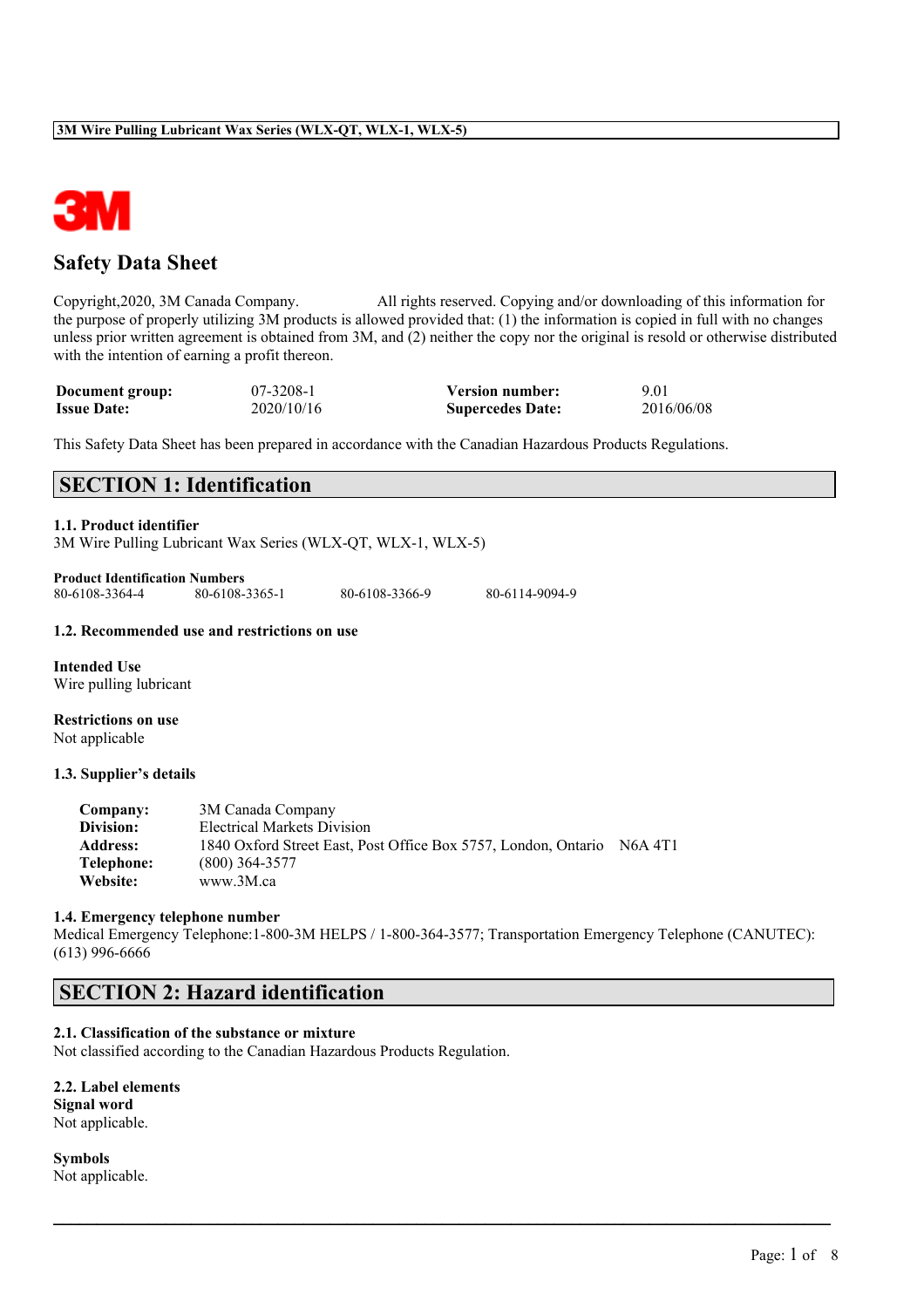**Pictograms** Not applicable.

#### **2.3. Other hazards**

None known.

3% of the mixture consists of ingredients of unknown acute oral toxicity.

## **SECTION 3: Composition/information on ingredients**

This material is a mixture.

| Ingredient                 | <b>C.A.S. No.</b> | $%$ by Wt     | <b>Common Name</b>                                                                                                                                                                                                                                                                |
|----------------------------|-------------------|---------------|-----------------------------------------------------------------------------------------------------------------------------------------------------------------------------------------------------------------------------------------------------------------------------------|
| Water                      | 7732-18-5         | -99<br>$90 -$ | Water                                                                                                                                                                                                                                                                             |
| Paraffin Wax               | 64742-61-6        | $1 - 3$       | Slack wax, petroleumtion by solvent<br>crystallization (solvent dewaxing) or as a<br>distillation fraction from a very waxy<br>crude. It consists predominantly of<br>saturated straight and branched chain<br>hydrocarbons having carbon numbers<br>predominantly greater than C |
| GLYCOLS,<br>POLYPROPYLENE  | 25322-69-4        | $0.5 - 2$     | Poly[oxy(methyl-1,2-ethanediyl)], .alpha.-<br>hydro-.omega.-hydroxy-                                                                                                                                                                                                              |
| Polyethylene Glycol        | 25322-68-3        | $0.5 - 2$     | Poly(oxy-1,2-ethanediyl), .alpha.-<br>hydro-.omega.-hydroxy-                                                                                                                                                                                                                      |
| <b>SODIUM POLYACRYLATE</b> | 9003-04-7         | $0.1 - 1$     | 2-Propenoic acid, homopolymer, sodium<br>salt                                                                                                                                                                                                                                     |

## **SECTION 4: First aid measures**

## **4.1. Description of first aid measures**

#### **Inhalation:**

No need for first aid is anticipated.

## **Skin Contact:**

Wash with soap and water. If signs/symptoms develop, get medical attention.

#### **Eye Contact:**

Flush with large amounts of water. Remove contact lenses if easy to do. Continue rinsing. If signs/symptoms persist, get medical attention.

 $\mathcal{L}_\mathcal{L} = \mathcal{L}_\mathcal{L} = \mathcal{L}_\mathcal{L} = \mathcal{L}_\mathcal{L} = \mathcal{L}_\mathcal{L} = \mathcal{L}_\mathcal{L} = \mathcal{L}_\mathcal{L} = \mathcal{L}_\mathcal{L} = \mathcal{L}_\mathcal{L} = \mathcal{L}_\mathcal{L} = \mathcal{L}_\mathcal{L} = \mathcal{L}_\mathcal{L} = \mathcal{L}_\mathcal{L} = \mathcal{L}_\mathcal{L} = \mathcal{L}_\mathcal{L} = \mathcal{L}_\mathcal{L} = \mathcal{L}_\mathcal{L}$ 

## **If Swallowed:**

Rinse mouth. If you feel unwell, get medical attention.

## **4.2. Most important symptoms and effects, both acute and delayed**

See Section 11.1. Information on toxicological effects.

#### **4.3. Indication of any immediate medical attention and special treatment required** Not applicable

# **SECTION 5: Fire-fighting measures**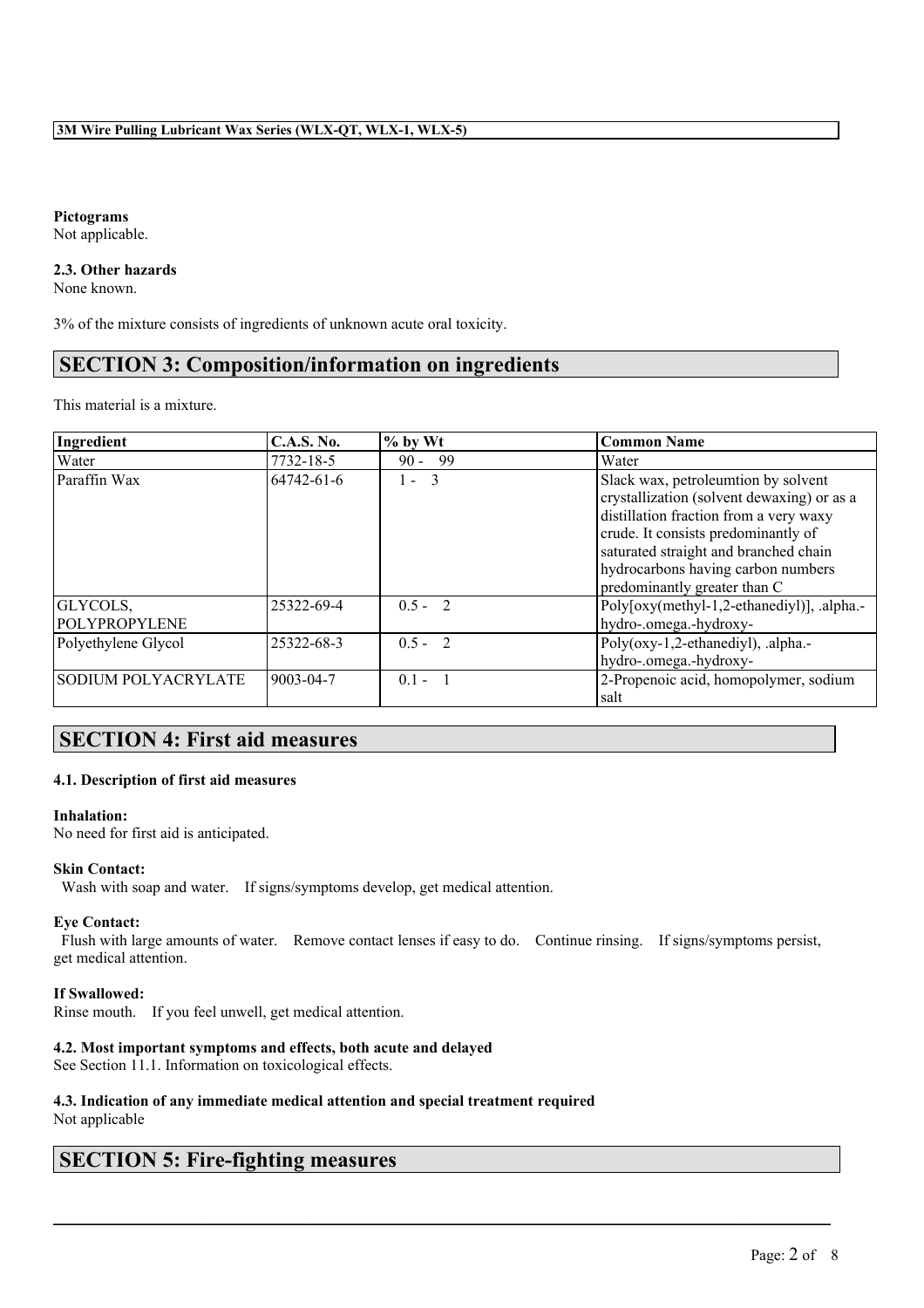#### **5.1. Suitable extinguishing media**

Material will not burn. Non-combustible. Use a fire fighting agent suitable for surrounding fire. Use a fire fighting agent suitable for the surrounding fire.

## **5.2. Special hazards arising from the substance or mixture**

None inherent in this product.

#### **Hazardous Decomposition or By-Products**

**Substance Condition**

**Carbon monoxide During Combustion** Carbon dioxide During Combustion

#### **5.3. Special protective actions for fire-fighters**

## **SECTION 6: Accidental release measures**

#### **6.1. Personal precautions, protective equipment and emergency procedures**

Evacuate area. Ventilate the area with fresh air. Observe precautions from other sections.

#### **6.2. Environmental precautions**

Avoid release to the environment. For larger spills, cover drains and build dikes to prevent entry into sewer systems or bodies of water.

#### **6.3. Methods and material for containment and cleaning up**

Working from around the edges of the spill inward, cover with bentonite, vermiculite, or commercially available inorganic absorbent material. Mix in sufficient absorbent until it appears dry. Remember, adding an absorbent material does not remove a physical, health, or environmental hazard. Collect as much of the spilled material as possible. Place in a closed container approved for transportation by appropriate authorities. Clean up residue with water. Seal the container. Dispose of collected material as soon as possible in accordance with applicable local/regional/national/international regulations.

## **SECTION 7: Handling and storage**

## **7.1. Precautions for safe handling**

For industrial or professional use only. Not for consumer sale or use. Do not eat, drink or smoke when using this product. Wash thoroughly after handling. Avoid release to the environment.

## **7.2. Conditions for safe storage including any incompatibilities**

No special storage requirements.

# **SECTION 8: Exposure controls/personal protection**

## **8.1. Control parameters**

## **Occupational exposure limits**

If a component is disclosed in section 3 but does not appear in the table below, an occupational exposure limit is not available for the component.

| Ingredient                                 | C.A.S. No.        | Agency | Limit type                   | <b>Additional Comments</b> |
|--------------------------------------------|-------------------|--------|------------------------------|----------------------------|
| Polyethylene Glycol                        | 125322-68-3 1AIHA |        | $ TWA$ (as aerosol):10 mg/m3 |                            |
| GLYCOLS, POLYPROPYLENE   25322-69-4   AIHA |                   |        | TWA(as aerosol):10 mg/m3     |                            |
| $\sqrt{2}$                                 |                   |        |                              |                            |

 $\mathcal{L}_\mathcal{L} = \mathcal{L}_\mathcal{L} = \mathcal{L}_\mathcal{L} = \mathcal{L}_\mathcal{L} = \mathcal{L}_\mathcal{L} = \mathcal{L}_\mathcal{L} = \mathcal{L}_\mathcal{L} = \mathcal{L}_\mathcal{L} = \mathcal{L}_\mathcal{L} = \mathcal{L}_\mathcal{L} = \mathcal{L}_\mathcal{L} = \mathcal{L}_\mathcal{L} = \mathcal{L}_\mathcal{L} = \mathcal{L}_\mathcal{L} = \mathcal{L}_\mathcal{L} = \mathcal{L}_\mathcal{L} = \mathcal{L}_\mathcal{L}$ 

ACGIH : American Conference of Governmental Industrial Hygienists

AIHA : American Industrial Hygiene Association CMRG : Chemical Manufacturer's Recommended Guidelines

TWA: Time-Weighted-Average

STEL: Short Term Exposure Limit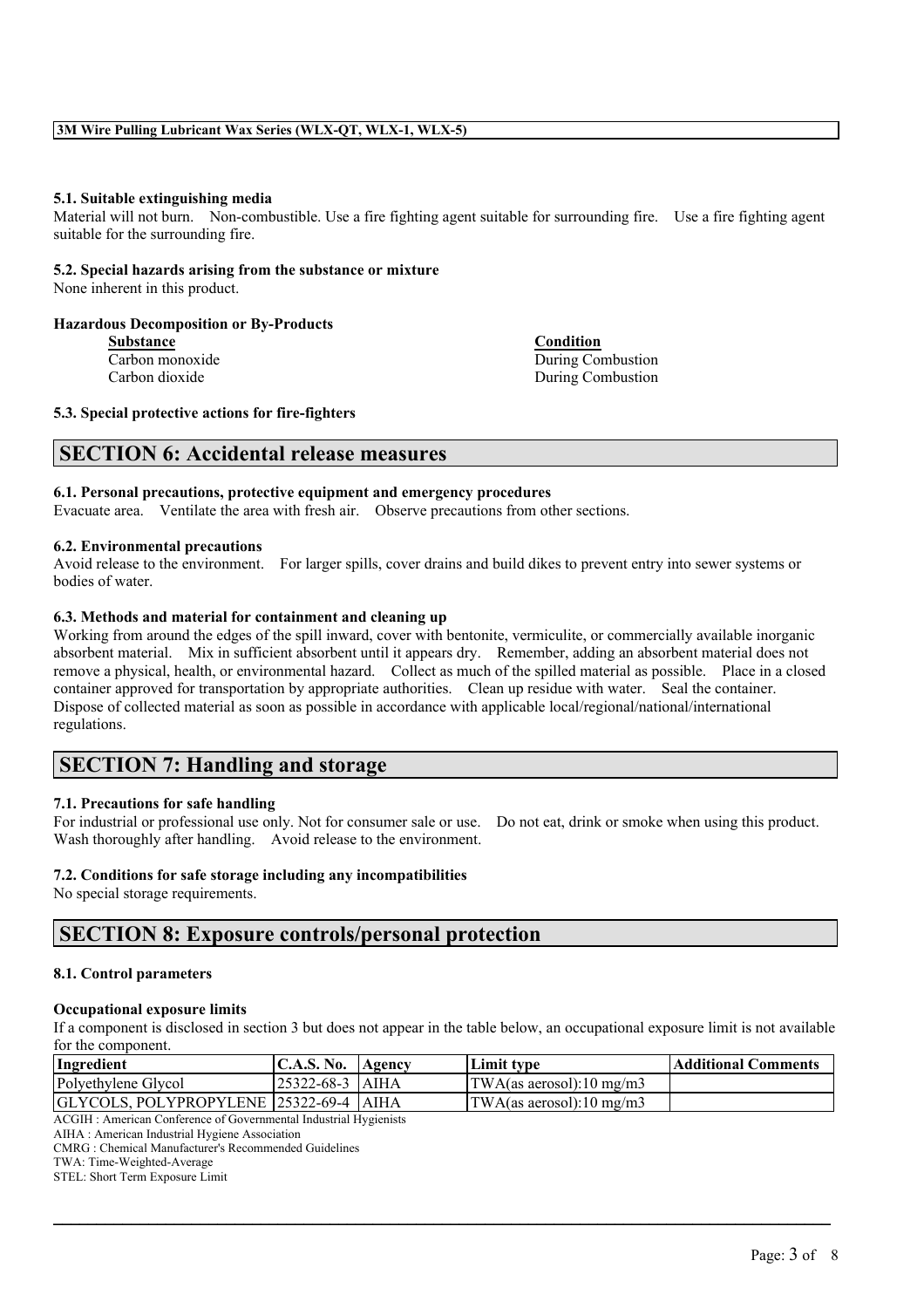CEIL: Ceiling

## **8.2. Exposure controls**

### **8.2.1. Engineering controls**

Use general dilution ventilation and/or local exhaust ventilation to control airborne exposures to below relevant Exposure Limits and/or control dust/fume/gas/mist/vapours/spray. If ventilation is not adequate, use respiratory protection equipment.

## **8.2.2. Personal protective equipment (PPE)**

## **Eye/face protection**

Under normal use conditions, eye exposure is not expected to be significant enough to require eye protection.

#### **Skin/hand protection**

No protective gloves required.

#### **Respiratory protection**

Under normal use conditions, airborne exposures are not expected to be significant enough to require respiratory protection.

# **SECTION 9: Physical and chemical properties**

#### **9.1. Information on basic physical and chemical properties**

| <b>Physical state</b>                  | Liquid                                            |
|----------------------------------------|---------------------------------------------------|
| <b>Specific Physical Form:</b>         | Gel                                               |
|                                        |                                                   |
| Colour                                 | White                                             |
| Odour                                  | Odourless                                         |
| <b>Odour threshold</b>                 | No Data Available                                 |
| pH                                     | $6.5 - 8.5$                                       |
| <b>Melting point/Freezing point</b>    | $\leq 0$ °C                                       |
| <b>Boiling point</b>                   | $>=100 °C$                                        |
| <b>Flash Point</b>                     | No flash point                                    |
| <b>Evaporation rate</b>                | No Data Available                                 |
| <b>Flammability (solid, gas)</b>       | Not Applicable                                    |
| <b>Flammable Limits(LEL)</b>           | Not Applicable                                    |
| <b>Flammable Limits(UEL)</b>           | Not Applicable                                    |
| <b>Vapour Pressure</b>                 | 2,399.8 Pa [Details:@20C.]                        |
| <b>Viscosity/Kinematic Viscosity</b>   | Viscosity/Kinematic $ 0.9 - 1.1$ [Ref Std: AIR=1] |
| <b>Viscosity</b>                       |                                                   |
| <b>Density</b>                         | Not Applicable                                    |
| <b>Relative density</b>                | 1.01 $[RefStd:WATER=1]$                           |
| <b>Water solubility</b>                | Soluble                                           |
| Solubility- non-water                  | No Data Available                                 |
| Partition coefficient: n-octanol/water | Not Applicable                                    |
| <b>Autoignition temperature</b>        | Not Applicable                                    |
| <b>Decomposition temperature</b>       | No Data Available                                 |
| <b>Viscosity/Kinematic Viscosity</b>   | 65,000 - 100,000 mPa-s [Test Method:Brookfield]   |
| <b>Volatile Organic Compounds</b>      | Not Applicable                                    |
| <b>Percent volatile</b>                | 95 % weight                                       |
| VOC Less H2O & Exempt Solvents         | Not Applicable                                    |
| Average particle size                  | Not Applicable                                    |

 $\mathcal{L}_\mathcal{L} = \mathcal{L}_\mathcal{L} = \mathcal{L}_\mathcal{L} = \mathcal{L}_\mathcal{L} = \mathcal{L}_\mathcal{L} = \mathcal{L}_\mathcal{L} = \mathcal{L}_\mathcal{L} = \mathcal{L}_\mathcal{L} = \mathcal{L}_\mathcal{L} = \mathcal{L}_\mathcal{L} = \mathcal{L}_\mathcal{L} = \mathcal{L}_\mathcal{L} = \mathcal{L}_\mathcal{L} = \mathcal{L}_\mathcal{L} = \mathcal{L}_\mathcal{L} = \mathcal{L}_\mathcal{L} = \mathcal{L}_\mathcal{L}$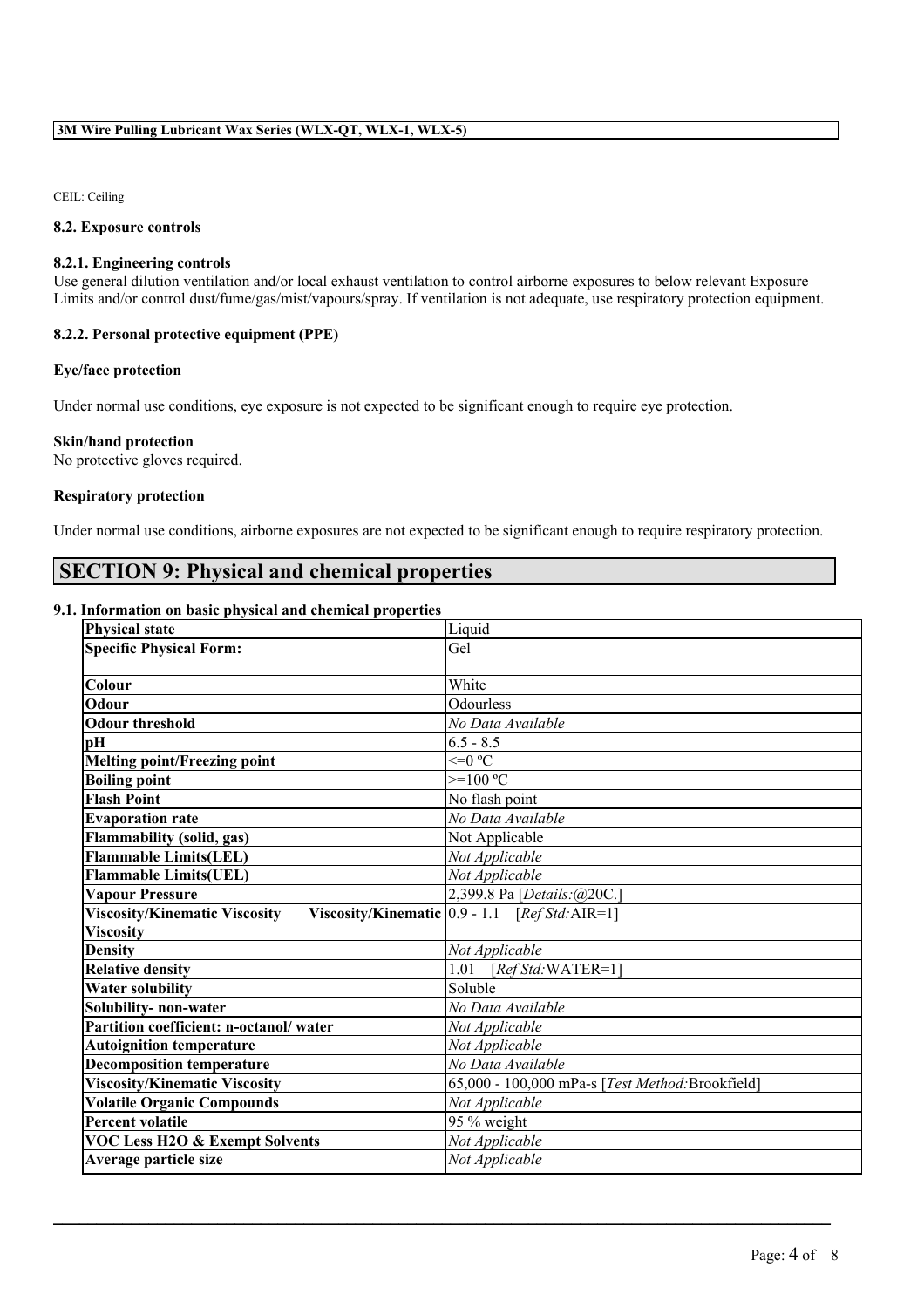## **3M Wire Pulling Lubricant Wax Series (WLX-QT, WLX-1, WLX-5)**

| <b>Bulk density</b> | Not Applicable |
|---------------------|----------------|
| Molecular weight    | Not Applicable |
| Softening point     | Not Applicable |

### **Nanoparticles**

This material does not contain nanoparticles.

## **SECTION 10: Stability and reactivity**

#### **10.1. Reactivity**

This material is considered to be non reactive under normal use conditions.

#### **10.2. Chemical stability** Stable.

**10.3. Possibility of hazardous reactions** Hazardous polymerization will not occur.

**10.4. Conditions to avoid** None known.

### **10.5. Incompatible materials** None known.

Not Applicable

## **10.6. Hazardous decomposition products**

**Substance Condition** Hydrocarbons Not Specified

Refer to section 5.2 for hazardous decomposition products during combustion.

## **SECTION 11: Toxicological information**

The information below may not be consistent with the material classification in Section 2 if specific ingredient **classifications are mandated by a competent authority. In addition, toxicological data on ingredients may not be** reflected in the material classification and/or the signs and symptoms of exposure, because an ingredient may be present below the threshold for labeling, an ingredient may not be available for exposure, or the data may not be **relevant to the material as a whole.**

**11.1. Information on Toxicological effects**

**Signs and Symptoms of Exposure**

Based on test data and/or information on the components, this material may produce the following health effects:

 $\mathcal{L}_\mathcal{L} = \mathcal{L}_\mathcal{L} = \mathcal{L}_\mathcal{L} = \mathcal{L}_\mathcal{L} = \mathcal{L}_\mathcal{L} = \mathcal{L}_\mathcal{L} = \mathcal{L}_\mathcal{L} = \mathcal{L}_\mathcal{L} = \mathcal{L}_\mathcal{L} = \mathcal{L}_\mathcal{L} = \mathcal{L}_\mathcal{L} = \mathcal{L}_\mathcal{L} = \mathcal{L}_\mathcal{L} = \mathcal{L}_\mathcal{L} = \mathcal{L}_\mathcal{L} = \mathcal{L}_\mathcal{L} = \mathcal{L}_\mathcal{L}$ 

## **Inhalation:**

No known health effects.

## **Skin Contact:**

Contact with the skin during product use is not expected to result in significant irritation.

## **Eye Contact:**

Contact with the eyes during product use is not expected to result in significant irritation.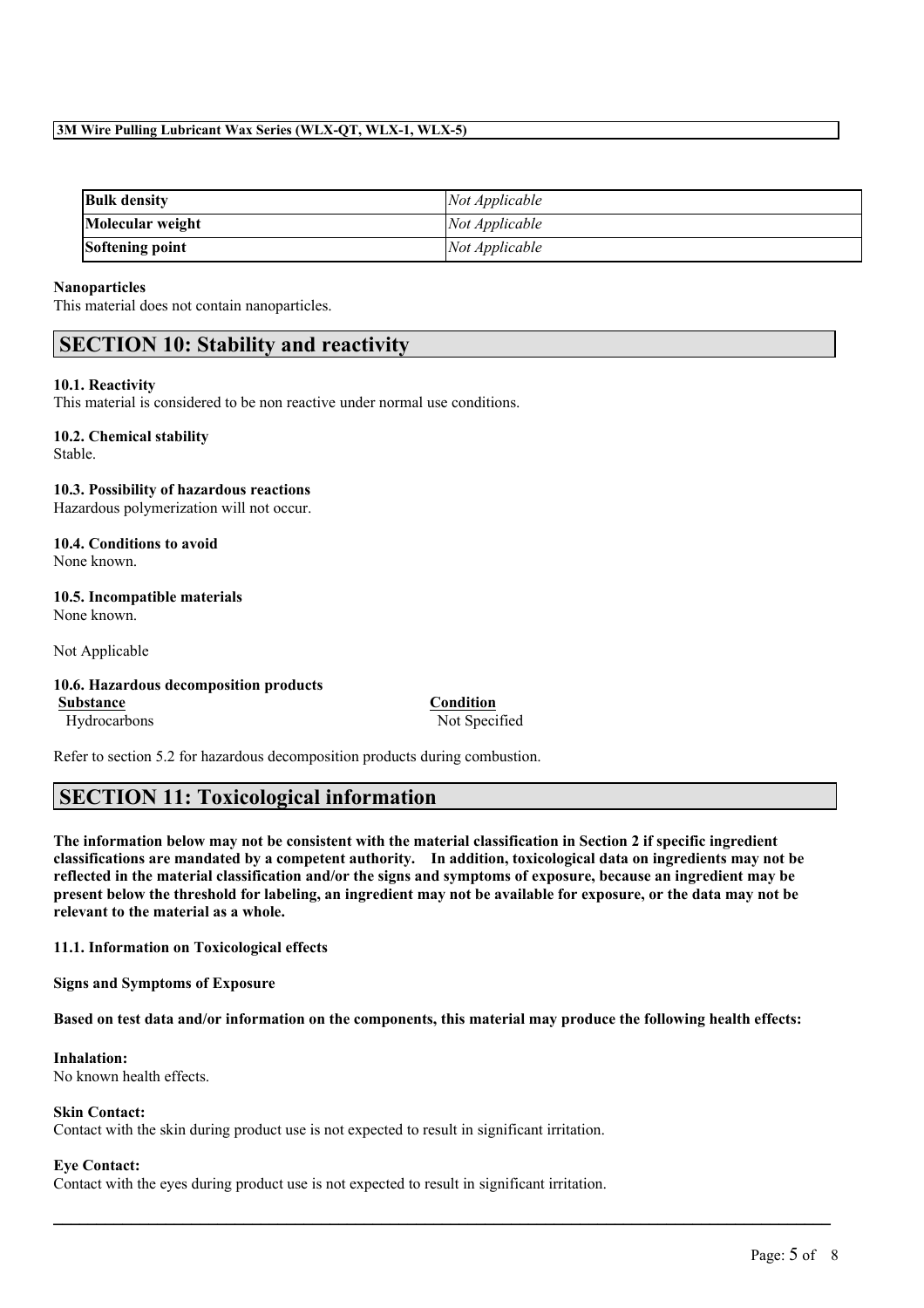## **Ingestion:**

Gastrointestinal Irritation: Signs/symptoms may include abdominal pain, stomach upset, nausea, vomiting and diarrhea.

#### **Toxicological Data**

If a component is disclosed in section 3 but does not appear in a table below, either no data are available for that endpoint or the data are not sufficient for classification.

## **Acute Toxicity**

| Name                   | Route     | <b>Species</b> | Value                                             |
|------------------------|-----------|----------------|---------------------------------------------------|
| Overall product        | Ingestion |                | No data available; calculated $ATE > 5,000$ mg/kg |
| GLYCOLS, POLYPROPYLENE | Dermal    | Rabbit         | $LD50 > 10,000$ mg/kg                             |
| Polyethylene Glycol    | Dermal    | Rabbit         | $LD50 > 20,000$ mg/kg                             |
| GLYCOLS, POLYPROPYLENE | Ingestion | Rat            | $LD50 > 2,000$ mg/kg                              |
| Polyethylene Glycol    | Ingestion | Rat            | LD50 $32,770$ mg/kg                               |
| SODIUM POLYACRYLATE    | Dermal    | Rabbit         | $LD50 > 5,000$ mg/kg                              |
| SODIUM POLYACRYLATE    | Ingestion | Rat            | $LD50 > 2,000$ mg/kg                              |

 $ATE = acute$  toxicity estimate

#### **Skin Corrosion/Irritation**

| Name                   | <b>Species</b> | Value                     |
|------------------------|----------------|---------------------------|
|                        |                |                           |
| GLYCOLS. POLYPROPYLENE | Rabbit         | No significant irritation |
| Polvethylene Glycol    | Rabbit         | Minimal irritation        |
| SODIUM POLYACRYLATE    | Rabbit         | No significant irritation |

#### **Serious Eye Damage/Irritation**

| Name                   | <b>Species</b> | Value                     |
|------------------------|----------------|---------------------------|
| GLYCOLS. POLYPROPYLENE | Rabbit         | No significant irritation |
| Polvethylene Glycol    | Rabbit         | Mild irritant             |
| SODIUM POLYACRYLATE    | Rabbit         | No significant irritation |

## **Skin Sensitization**

| ------------------------------ |                          |                             |  |
|--------------------------------|--------------------------|-----------------------------|--|
| . — п<br><b>Name</b>           | $\sim$<br><b>Species</b> | $\mathbf{v}$<br>Value       |  |
| Glvcol<br>Polyethylene         | $\sim$<br>Guinea         | $\sim$<br>Not<br>classified |  |
|                                | pig                      |                             |  |

#### **Respiratory Sensitization**

For the component/components, either no data are currently available or the data are not sufficient for classification.

#### **Germ Cell Mutagenicity**

| <b>Name</b>         | Route    | Value         |
|---------------------|----------|---------------|
| Polyethylene Glycol | In Vitro | Not mutagenic |
| Polyethylene Glycol | In vivo  | Not mutagenic |

## **Carcinogenicity**

| Name                                      | Koute     | <b>Species</b> | ∨alue                                 |
|-------------------------------------------|-----------|----------------|---------------------------------------|
| $P_0$<br>GIVCOL<br>ivlene<br>wethy.<br>◡ᇿ | Ingestior | Rat            | rcinogenic<br>Nol.<br>$\alpha$<br>va, |

## **Reproductive Toxicity**

## **Reproductive and/or Developmental Effects**

| Name                | Route     | Value                                  | <b>Species</b> | Test result                     | <b>Exposure</b><br><b>Duration</b> |
|---------------------|-----------|----------------------------------------|----------------|---------------------------------|------------------------------------|
| Polyethylene Glycol | Ingestion | Not classified for female reproduction | Rat            | <b>NOAEL 1,125</b><br>mg/kg/day | during<br>gestation                |
| Polyethylene Glycol | Ingestion | Not classified for male reproduction   | Rat            | <b>NOAEL 5699</b><br>$+/- 1341$ | 5 days                             |

 $\mathcal{L}_\mathcal{L} = \mathcal{L}_\mathcal{L} = \mathcal{L}_\mathcal{L} = \mathcal{L}_\mathcal{L} = \mathcal{L}_\mathcal{L} = \mathcal{L}_\mathcal{L} = \mathcal{L}_\mathcal{L} = \mathcal{L}_\mathcal{L} = \mathcal{L}_\mathcal{L} = \mathcal{L}_\mathcal{L} = \mathcal{L}_\mathcal{L} = \mathcal{L}_\mathcal{L} = \mathcal{L}_\mathcal{L} = \mathcal{L}_\mathcal{L} = \mathcal{L}_\mathcal{L} = \mathcal{L}_\mathcal{L} = \mathcal{L}_\mathcal{L}$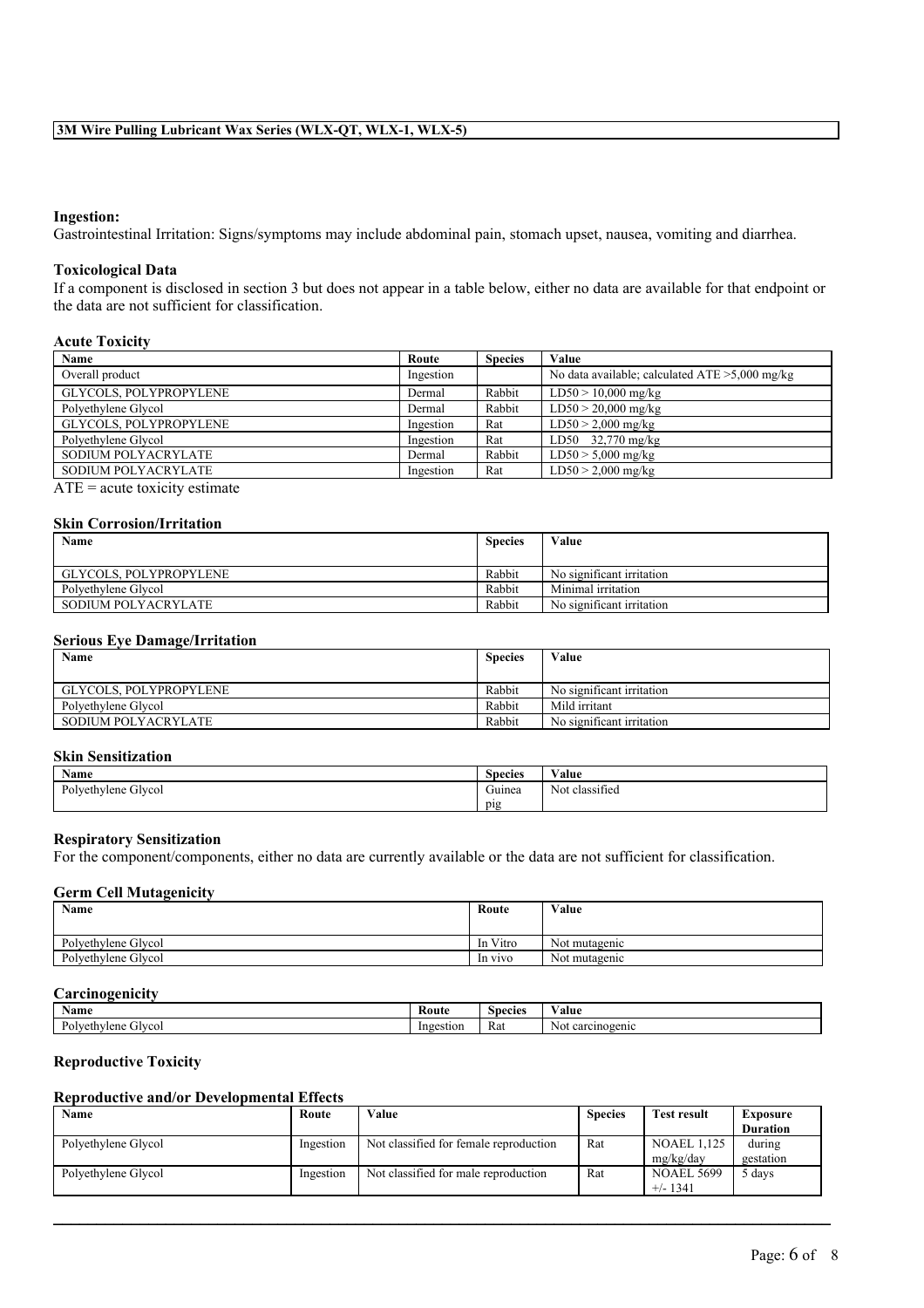## **3M Wire Pulling Lubricant Wax Series (WLX-QT, WLX-1, WLX-5)**

|                     |                  |                                                       |       | mg/kg/day                        |                     |
|---------------------|------------------|-------------------------------------------------------|-------|----------------------------------|---------------------|
| Polyethylene Glycol | Not<br>Specified | Not classified for reproduction and/or<br>development |       | <b>NOEL N/A</b>                  |                     |
| Polyethylene Glycol | Ingestion        | Not classified for development                        | Mouse | <b>NOAEL 562</b><br>mg/animal/da | during<br>gestation |

## **Target Organ(s)**

## **Specific Target Organ Toxicity - single exposure**

| <b>Name</b>         | Route      | Target Organ(s)        | Value          | <b>Species</b> | <b>Test result</b>          | Exposure<br><b>Duration</b> |
|---------------------|------------|------------------------|----------------|----------------|-----------------------------|-----------------------------|
| Polvethylene Glycol | Inhalation | respiratory irritation | Not classified | Rat            | <b>NOAEL</b><br>$1.008$ mg/ | 2 weeks                     |

## **Specific Target Organ Toxicity - repeated exposure**

| Name                | Route      | Target Organ(s)                                                                                                 | Value          | <b>Species</b> | <b>Test result</b>                 | <b>Exposure</b><br><b>Duration</b> |
|---------------------|------------|-----------------------------------------------------------------------------------------------------------------|----------------|----------------|------------------------------------|------------------------------------|
| Polyethylene Glycol | Inhalation | respiratory system                                                                                              | Not classified | Rat            | <b>NOAEL</b><br>$1.008$ mg/l       | 2 weeks                            |
| Polyethylene Glycol | Ingestion  | kidney and/or<br>bladder   heart  <br>endocrine system  <br>hematopoietic<br>system   liver  <br>nervous system | Not classified | Rat            | <b>NOAEL</b><br>5,640<br>mg/kg/day | 13 weeks                           |

#### **Aspiration Hazard**

For the component/components, either no data are currently available or the data are not sufficient for classification.

Please contact the address or phone number listed on the first page of the SDS for additional toxicological information **on this material and/or its components.**

## **SECTION 12: Ecological information**

No data available.

## **SECTION 13: Disposal considerations**

## **13.1. Disposal methods**

Dispose of contents/ container in accordance with the local/regional/national/international regulations.

Prior to disposal, consult all applicable authorities and regulations to insure proper classification. Dispose of waste product in a permitted industrial waste facility. Empty and clean product containers may be disposed as non-hazardous waste. Consult your specific regulations and service providers to determine available options and requirements.

 $\mathcal{L}_\mathcal{L} = \mathcal{L}_\mathcal{L} = \mathcal{L}_\mathcal{L} = \mathcal{L}_\mathcal{L} = \mathcal{L}_\mathcal{L} = \mathcal{L}_\mathcal{L} = \mathcal{L}_\mathcal{L} = \mathcal{L}_\mathcal{L} = \mathcal{L}_\mathcal{L} = \mathcal{L}_\mathcal{L} = \mathcal{L}_\mathcal{L} = \mathcal{L}_\mathcal{L} = \mathcal{L}_\mathcal{L} = \mathcal{L}_\mathcal{L} = \mathcal{L}_\mathcal{L} = \mathcal{L}_\mathcal{L} = \mathcal{L}_\mathcal{L}$ 

# **SECTION 14: Transport Information**

For Transport Information, please visit http://3M.com/Transportinfo or call 1-800-364-3577 or 651-737-6501.

# **SECTION 15: Regulatory information**

**15.1. Safety, health and environmental regulations/legislation specific for the substance or mixture**

## **Global inventory status**